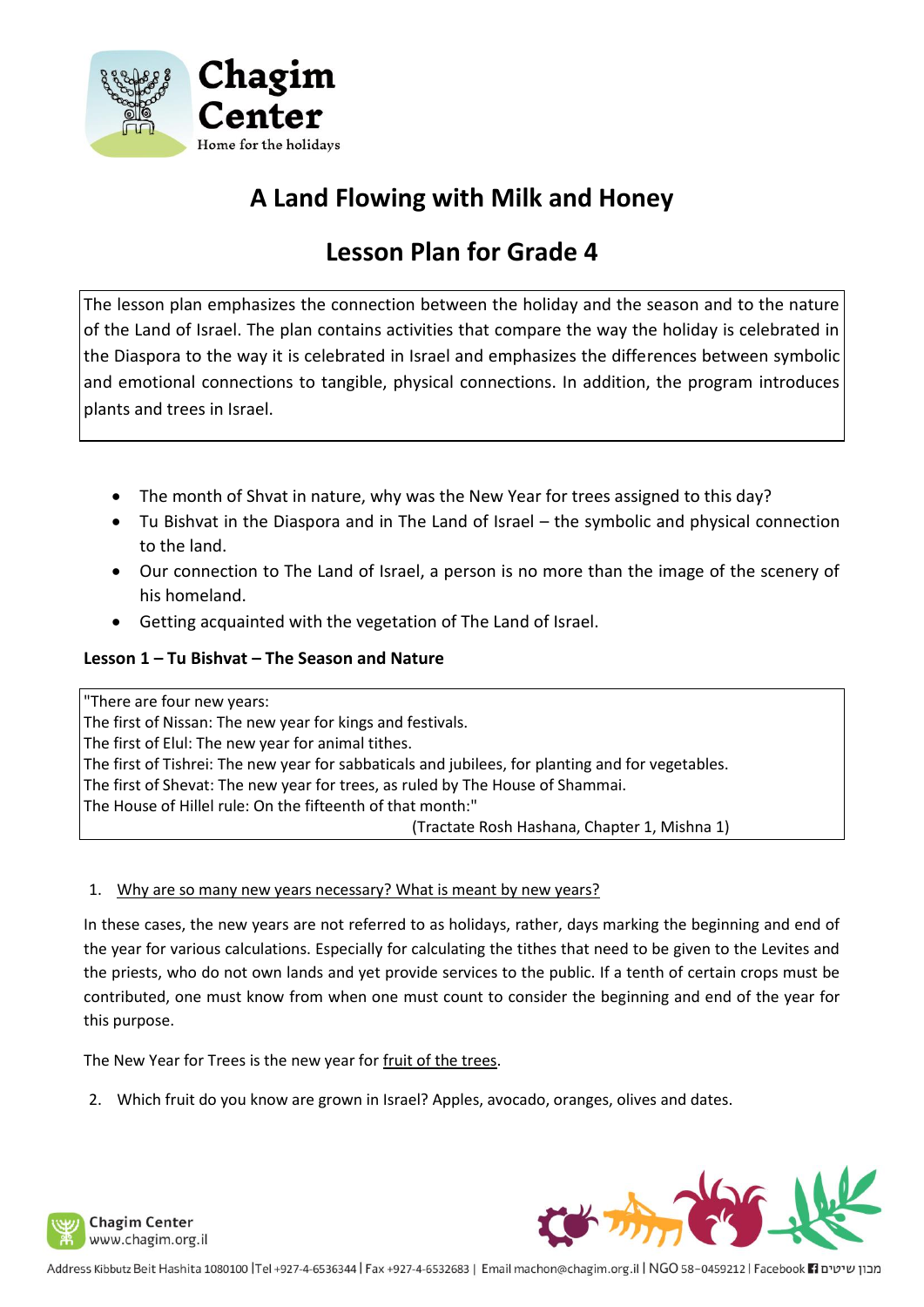

- 3. Which, of these fruits grown in Israel are grown naturally and which of them were imported to the land? Which are the seven species our land was blessed with, or fruits mentioned in the Scriptures, for example? (olives, figs, pomegranates, dates, apples)
- 4. Which of the fruits of Israel ripen in the month of Shvat at the end of winter? None.

We celebrate the holiday of the tree – fruits in a time of the year that fruits of Israel do not ripen. Since this is not a holiday but a date for calculating tithes of taxation. Basically, it assists us in figuring out which fruit belongs to the former year and which - to the current year.

And why was the new year for fruit assigned to Tu Bishvat?

In the time of the Mishnah, Tu Bishvat was marked as the new year for calculating contributions and tithes – the taxes of those times.

By setting aside contributions and tithes of fruit produce our forefathers provided sustenance to the priests and Levites, since they did not have fields for growing crops or vineyards, and for the poor people who could not provide for themselves.

Our rabbis taught: A tree whose fruits have reached initial maturity prior to Tu Bishvat, is regarded as fruit from the previous year, whose tithes may differ from those of the year in question. Those who reach this stage after Tu Bishvat require contributions assigned for the following year.

(Bavli, Rosh Hashana 15, Page 2)

Starting the month of Shvat warm days are more common in Israel. The sun elevates its route and the trees, who, till now had shed their leaves, begin to draw waters of the new year. Therefore, the 15<sup>th</sup> of Shvat was marked as the New Year for Trees.

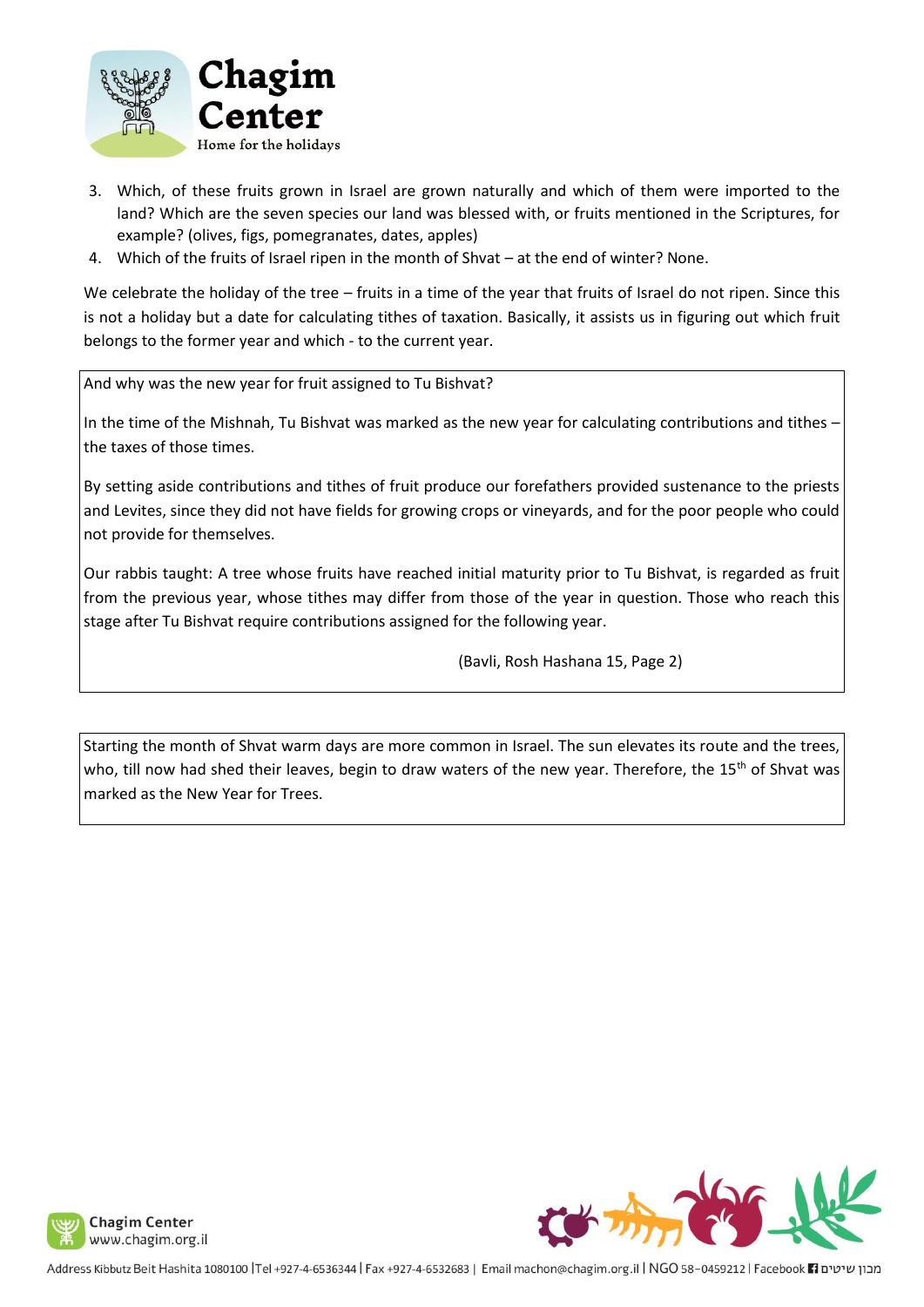

## **A Legend for Tu Bishvat – An Arabic Folk Tale**

In the rainy days each man is confined to his tent, sits near the burning fireplace and naps. The sheep and cattle are also kept in a barn around the tent, shivering from cold, and looking forward to sunny days, so they can go out and graze. Comes the month of Shvat and three cinders fall from heaven:

The first cinder – (the cinder of air), descends on the seventh of Shvat, warming the air and announcing the arrival of spring. But it's still not possible to find a good grazing space and the weather is still quite cold. The farmer waits another seven days, until the fourteenth of Shvat.

And on the fourteenth of Shvat the second cinder falls from heaven – (The cinder of water). The waters become warmer, penetrate the trees and restore their bloom and fruit. The farmer then sends his cattle to graze. Yet the wind is in control and time has not yet come to go out to work in the fields.

The farmer waits another seven days for the third cinder to descend – (the cinder of the earth) when the earth becomes warmer and is covered with soft grass, and then the farmer sets out to his work in the fields.

- What are the stages of warming according to the legend?
- What occurs on Tu Bishvat according to the legend?
- What is the connection between the legend and the explanation on assigning the New Year for Trees on Tu Bishvat? (the water)
- Draw a picture of the stages of the changing seasons according to the legend.

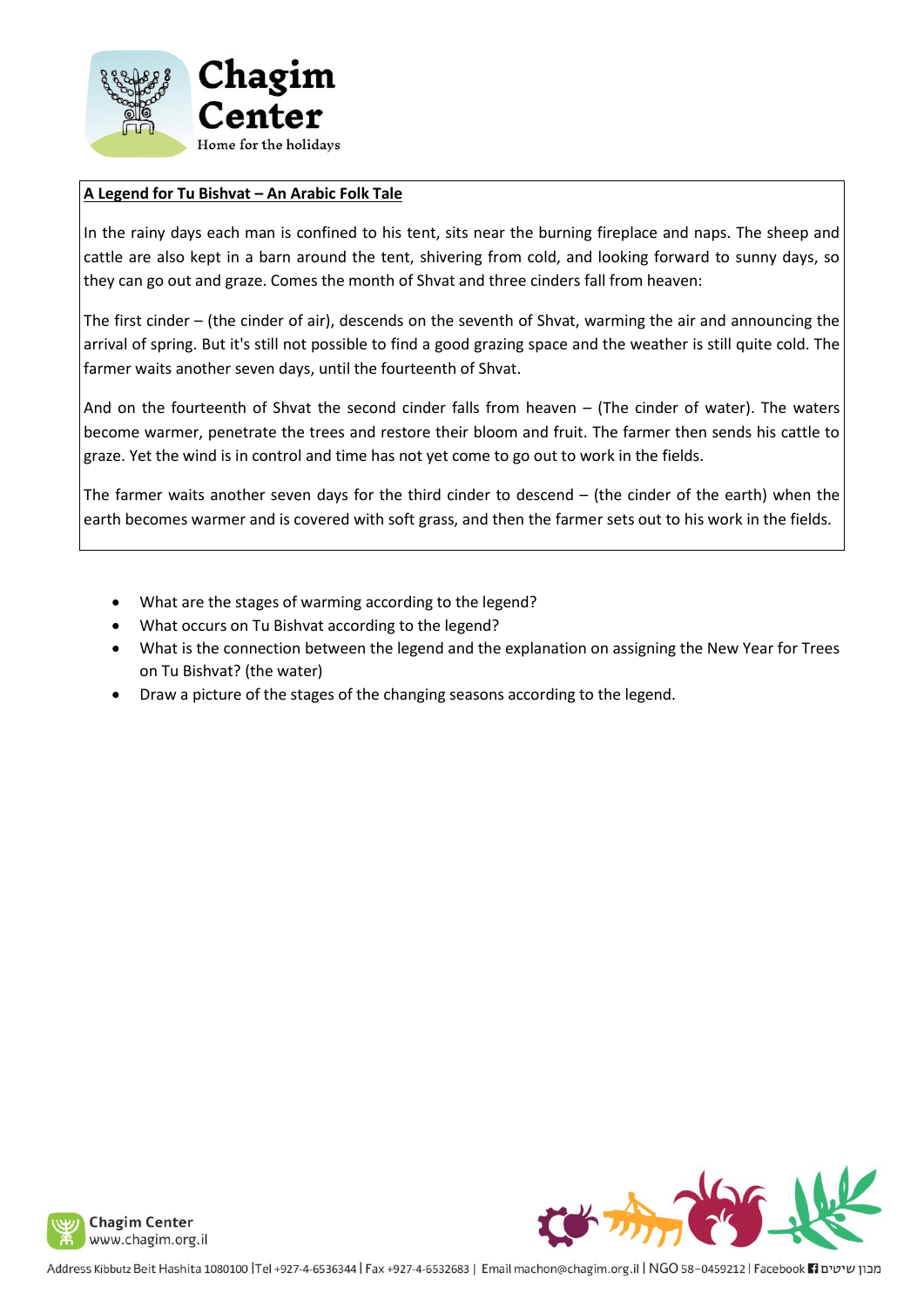

# **Lesson 2 – Tu Bishvat in the Diaspora and in The Land of Israel**

At the fifteenth of Shvat fruit meal, Rabbi Mendel of Kotzk asked his student, Rabbi Yitzchak Meir to deliver a discourse on topics of the day. In response Rabbi Yitzchak Meir, opened his discourse on the passage of the Gemara dealing with the New Year for Trees, asking questions and answering them, challenged the text, and resolved the difficulties. Rabbi Mendel told him: Had we been in the Land of Israel, all we needed to do is to go out to the fields and look at the trees in order to understand the significance of the New Year for Trees, practically.

Explanation of difficult words (Kotzk – name of a town, *Pilpul* – a textuary discussion of details, *Gemara* – Talmud, *hiksha uperek* – He asked questions and 'took apart' - the passage)

- What did Rabbi Mendel tell Rabbi Meir?
- How was the holiday marked? How did Rabbi Mendel wish to mark the holiday?

| Oyfn Pripetshik (In the      | <b>Zionist Translation</b>            |                                |
|------------------------------|---------------------------------------|--------------------------------|
| <b>Burning Hearth)</b>       | Ben Zion, Tel Aviv 1910               |                                |
| Sung by: Chava Alberstein    |                                       |                                |
| Lyrics and Music: Mark       |                                       |                                |
| Warshawsky                   |                                       |                                |
| On the hearth, a fire burns, | In a wide field with plants and trees | 1. Compare the two songs in    |
| And in the house it is warm. | children are carrying a shovel        | terms of:                      |
| And the rabbi is teaching    | There the rabbi is teaching           | • Location                     |
| little children,             | Little children Aleph Beit.           | • Description of the open      |
| The alphabet.                |                                       | space                          |
|                              | Chorus:                               | • Season and weather           |
| See, children, remember,     | This is the Torah, lovely children,   | • Tools and utensils           |
| dear ones,                   | Study, keep it,                       | • What the children are        |
| What you learn here;         | Plant, and seed the land,             | expected to do.                |
| Repeat and repeat yet        | The turtle dove of spring<br>has      | 2. What is the central, most   |
| again,                       | arrived.                              | important theme of each        |
| "Komets-alef: o!"            |                                       | song?                          |
|                              | A tree is Aleph, a tree is Beit       |                                |
| Learn, children, with great  | So is Gimmel a tree,                  | 3. To what is the student      |
| enthusiasm.                  | Letters of trees on a green book      | attached, which words          |
| So I instruct you;           | That's endlessly wide!                | indicate the connection to the |
| He among you who learns      |                                       | people? (Torah, Jew as         |
| Hebrew pronunciation         | Chorus                                |                                |
| faster -                     |                                       | opposed to land, fathers,      |
| He will receive a flag.      | This land was saturated by fathers    | nation)                        |



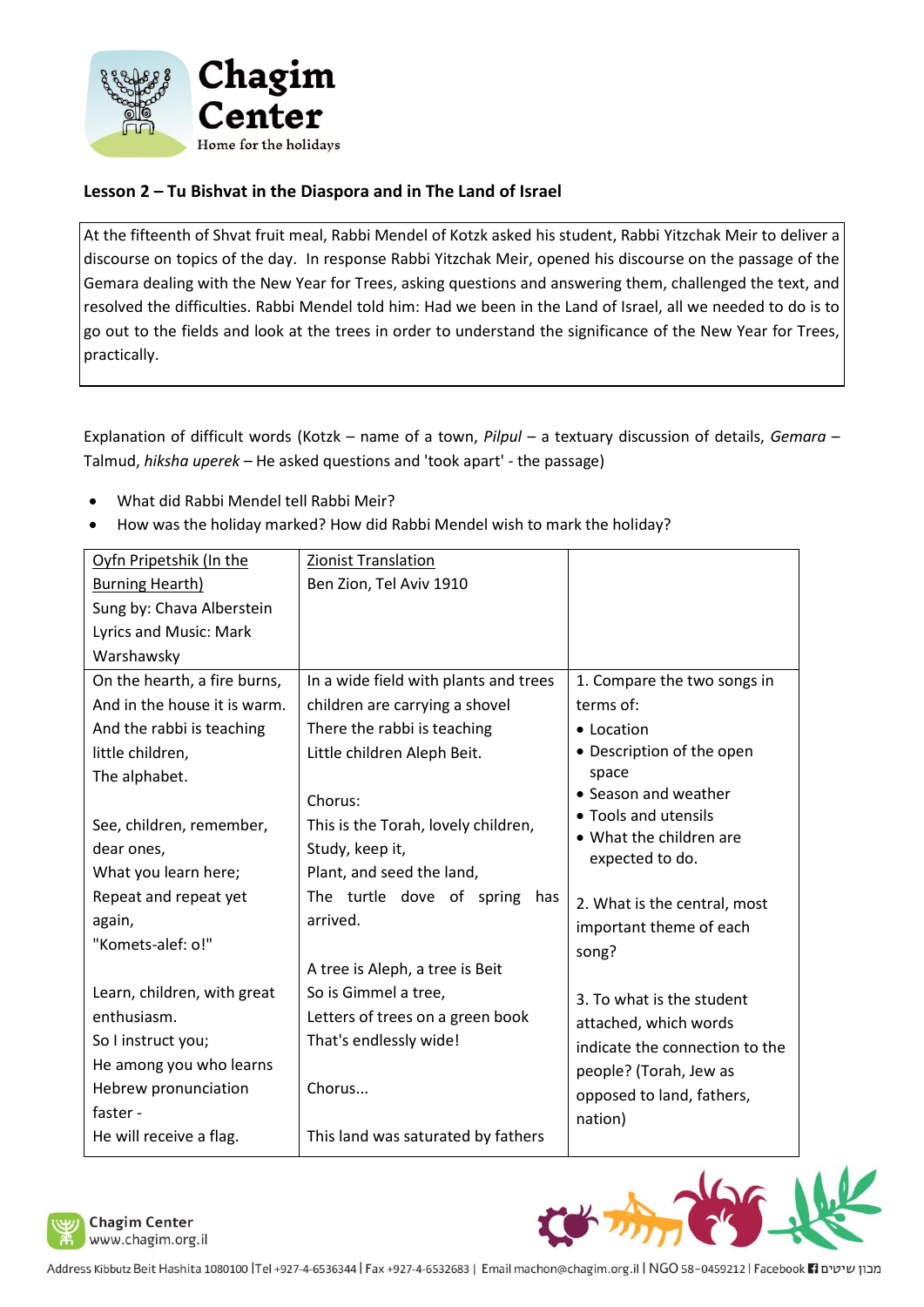

|                          | With sweat, lard and blood -        |
|--------------------------|-------------------------------------|
| Learn children, don't be | When spring arrives, all of it will |
| afraid,                  | blossom                             |
| Every beginning is hard; | And so will a nation bloom.         |
| Lucky is the one has     |                                     |
| learned Torah,           |                                     |
| What more does a Jew     |                                     |
| need?                    |                                     |

#### **Tu Bishvat in the Diaspora** / Uri Tzvi Greenberg

I recall Tu Bishvat in the Diaspora: snow on the ground to the far end of the horizon, frost in the windows, the wonder-blossom-fringes of frost in the windows, how can these be explained to our sun-heated children in the Land of Israel?

And we are the children of Israel in the winter-exile - the blooming of our bodies: It is the Land of Israel blooming in us. Our fathers serve us carobs, figs and dates for a blessing on a day of snow and frost: the fruit of the distant Land of Israel, there is a warm glow in our eyes, the taste of the Land of Israel in our palate! In the winter, we say blessings over the fruits of our Land of Israel, which is ours always, forever.

But when I see the children of Israel from the Land of Israel itself, and my children among them, celebrating their Tu Bishvat holiday, without the winter snow under their feet, I know that for this reason our forefathers of blessed memory, and we their children of all the Diaspora years, held on to Tu Bishvat as one holds on to a trail of the land of Israel, and as people who drew the atmosphere of the land of Israel and the light blue color of its skies into our nostrils, with a sweet blessing of "*Shehechiyanu*" on carobs - dates and figs. We have merited Tu Bishvat in a Jewish country.

- 1. Mark all the words connected to climate and nature in the passage.
- 2. How does Uri Tzvi Greenberg describe the atmosphere and the weather in the Diaspora on Tu Bishvat?
- 3. How are the Sabra (Israeli) children described? How are Jewish children of the Diaspora children described on Tu Bishvat?
- 4. How do fathers transmit the atmosphere of the Land of Israel to their children? What do they use for this?
- 5. What is the connection between Tu Bishvat in the Diaspora and the return to the Land of Israel in the Zionist era?



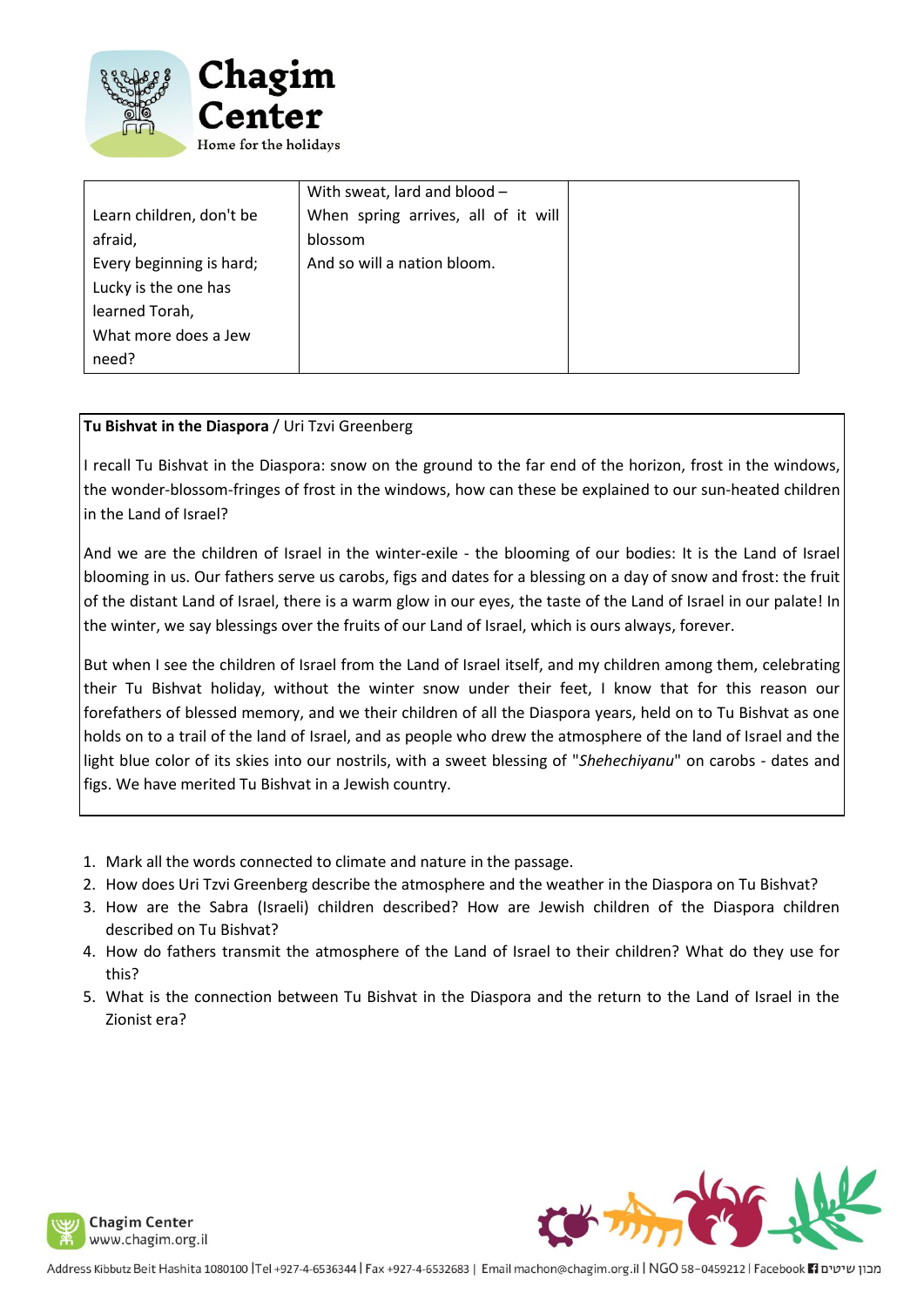

On the fifteenth of Shvat itself - the New Year of the Trees - the spirit of weekday was felt at home as in other days of the week: there was no decoration, not even a hint of a holiday. Yet it was different than all of the other days, in that Mother had given me on this day, dry figs, dates and cherubs, to bring them into the *cheder* (school). And while Mother put the fruit in a paper bag, she praised the fruits of the Land of Israel, and praised the land in general, in that it bears milk and honey, and its trees bear wondrous fruits that are incomparable to those we have in the Diaspora. In the Land of Israel - says my mother – goats are fed with carobs, or the goats come on their own accord to the trees and pluck them with their mouths.

Shmaryahu Levin

In kindergartens. Also, the kindergartens in our city held a nice party on Tu Bishvat, a holiday of planting. At nine o'clock in the morning about four hundred kindergarten children of the seven kindergartens in our town, gathered and participated in a grand parade, and with flags and songs they headed to the Sapir Lot, designated for a kindergarten building, from there they proceeded to the greenery gate put up especially for this event and lined up into rows: each group surrounded pot holes where they planted their saplings. Following this, they passed once again through the gate, received Tu Bishvat goodies, and returned happily to their homes.

("Ha'aretz  $20<sup>th</sup>$  of Shvat, 5680)

- Where is Tu Bishvat celebrated according to the article in "Ha'aretz"? And where is it celebrated according to Shmaryahu Levin?
- What customs are mentioned in these passages?
- What senses (smells, colors, sounds) does each passage spur?
- Which celebration do you prefer?

**23 "'When you enter the land and plant any kind of fruit tree.** (Leviticus 19)



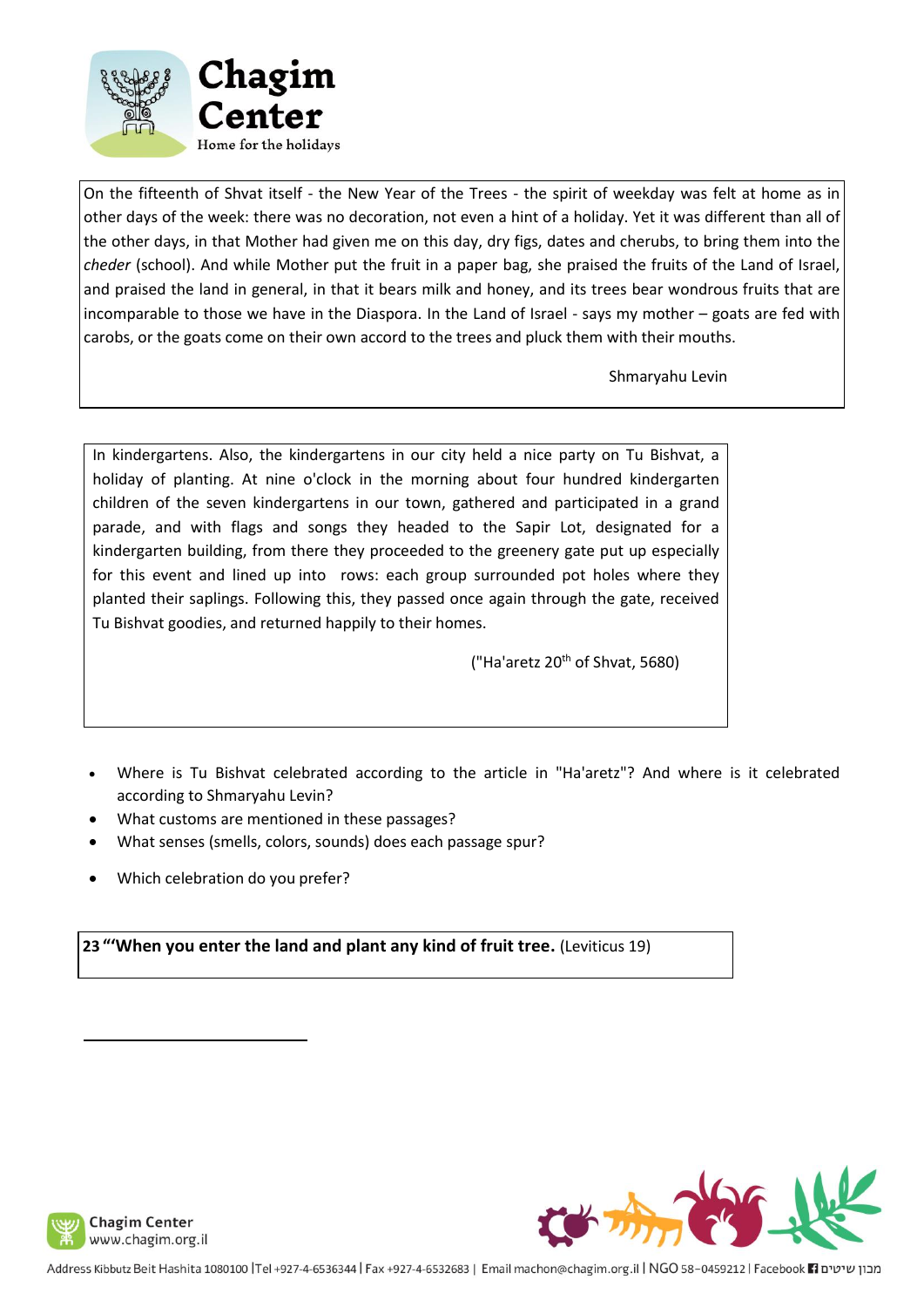

## **Lesson 3 – Our Connection to the Land of Israel**

#### Leviticus – When you Enter

- What is the first commandment to be fulfilled when entering the land (planting)
- Why, in your opinion is it worthwhile to plant just as you enter the land? What does planting produce? Why must it take a priority? (So that there be fruit to eat, a tree takes a few years to produce fruit)
- What does the commandment of planting do to the people of Israel as they enter the land?
- Try to imagine yourselves as the people of Israel, arriving at a land that is new to you, after wandering in the desert and waging wars upon the entry to the land. You were given a land of your own and you must cultivate it. What would you do? How would you

feel?

Write a letter or an article, written by one of the Children of Israel, describing the planting of the first trees in their land.

Many tasks were given to us by the Lord: to plow and seed and reap, and bundle, and trample, and winnow, to plant and hoe, to pick grapes, to press, to feed cattle and birds, to shear the flocks, and to preserve the fruits of our toil and labor.

Yet the commandment of settling in the Land of Israel is great to the extent that it equals in importance all the rest of the Torah's commandments, I hereby carry these saplings on my shoulders to plant them in our land. As it is written: "They will plant vineyards and drink their wine; they will make gardens and eat their fruit. I will plant Israel in their own land, never again to be uprooted from the land I have given them, said Gd, your Lord" (Amos 9)

(Shai Agnon, "Under the Tree")

## Explanation of Difficult Words:

*Hamakom* – refers to G-d, *Lachrosh* – to plow, *Leamer* - to create bundles of stalks, *Ladoosh* **–** to trample in order to separate the peel from the kernel, *Lizrot* – to willow, to throw up in the air in order to separate the peel from the kernel, *Livtzor* – to pick grapes, *Lidroch* – to press grapes in order to produce wine, *amalenu* – our toil, *yegienu* – our efforts, *shkula* - is equal, *ganot* – gardens, *yinatshu* – shall leave.

#### Questions

- What tasks does Agnon list, what do they have in common? (agricultural work)
- Which commandment is equal to all other commandments of the Torah? What does this reflect about this commandment?
- Do you agree that to live in the land is a commandment? Why is it important?
- Consider why Agnon connects planting to the commandment of living in Israel (see the previous passage)?
- Consider the arguments for and against living in Israel. What could bring someone to leave the land? How would you convince him to stay in Israel?





מבון שיטים Facebook 11 ו-1932 Address Kibbutz Beit Hashita 1080100 |Tel +927-4-6530344 | Fax +927-4-6532683 | Email machon@chagim.org.il | NGO 58-0459212 | Facebook 1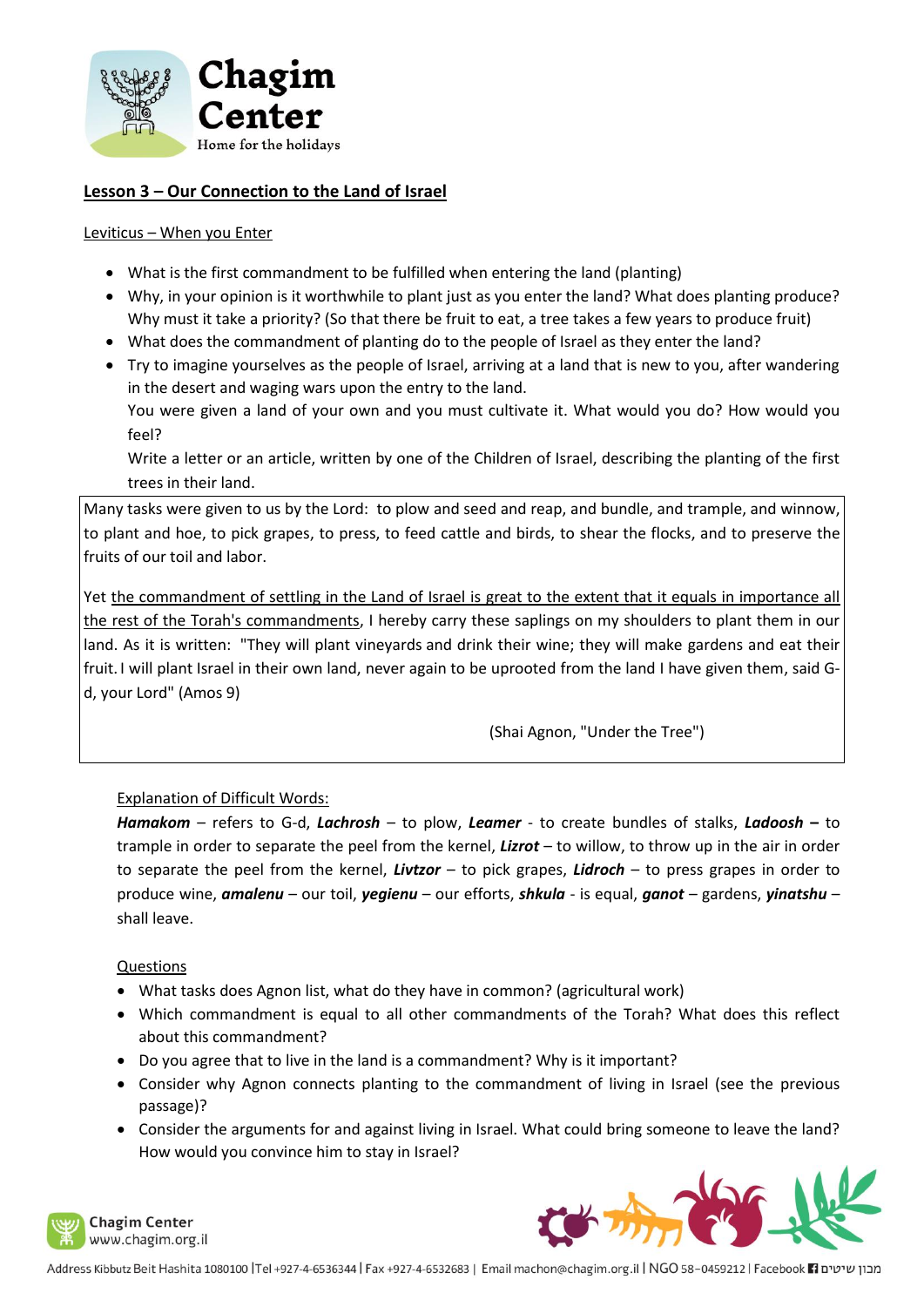

You may wish to develop this discussion in form of a **court case** with groups arguing against and for living in Israel, or in the form of a **letter** or as a **role-playing** activity entailing persuading a friend who wishes to leave the land – to remain.

A man is no more than a small stretch of land, a man is no more than the image of the scenery of his homeland. Shaul Tchernichovsky

- How does the land or the scenery and climate of the land influence man and society?
- Think about people who live in very cold places or very warm places, people living on high steep mountains, as opposed to people living in the desert – how would they look? What would they wear? What would they deal with? Where would they meet? What character type would they have?
- Think about a place you like in Israel, a scenery you are acquainted with, describe the place (verbally or by means of a drawing).
- Try to think about how the scenery influenced you? What characteristics of the Land of Israel and the place you have described, do you also have?
- Creative group assignment Divide the class into groups. The descriptions or illustrations created in the previous stage, or production of a new shared presentation may be used to reflect the idea of "A man is no more than the image of his homeland scenery".

#### **Lesson 4 – Plants of Israel**

Divide the class into groups. Every group receives a region of Israel and information pages about vegetation in that region. Each group is instructed to prepare a banner describing the vegetation in the region assigned to it. Alternatively, groups may choose a tree typically found in the assigned area and must present it, in order to produce an advertising campaign for it.

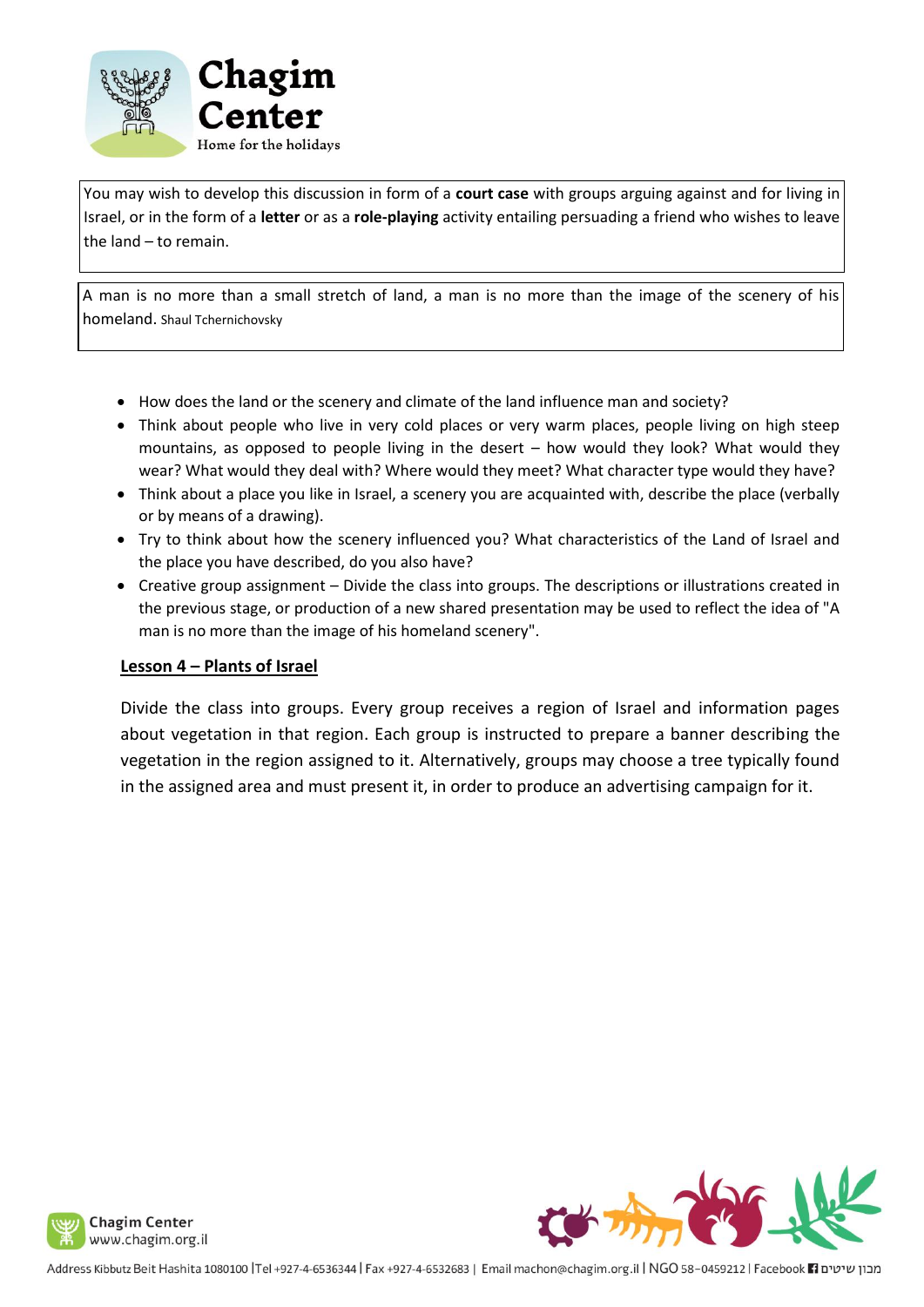

## **Addendum – Information Pages for Israel's Vegetation**

There are countries whose entire area is within one region, as in the countries of Central Europe. There are countries, such as the Land of Israel, where four phytogeographic regions meet: the Mediterranean, the Iran-Turan region, the Sahar-Arab region and the Sudanese region.

| Region        | Seasons                                                                                                                                       | Average<br>Precipitation                      | Miscellaneous                                                                 | Regions in Israel                                                                                                                                                            |
|---------------|-----------------------------------------------------------------------------------------------------------------------------------------------|-----------------------------------------------|-------------------------------------------------------------------------------|------------------------------------------------------------------------------------------------------------------------------------------------------------------------------|
| Mediterranean | Two seasons more or<br>less equal: Rainy and<br>comfortable winter and<br>a hot and dry summer.                                               | $400 - 1500$ mm                               | Always east of the<br>sea, lots of grazing<br>cattle, many fires              | The area of the coastal plain<br>ranges from Gaza to the<br>Lebanese border, the Galilee,<br>Samaria and the western slopes<br>of the Judean Hills.                          |
| Iran - Turan  | Extreme<br>continental:<br>Cold and snowy winter,<br>spring and autumn -<br>rainy and summer hot<br>and dry                                   | Up to 200 mm,<br>Sometimes there's<br>no rain | Sparse population,<br>except near the<br>Nile, Euphrates and<br>Tigris rivers | The northern and central Negev<br>and the Judean Desert.                                                                                                                     |
| Sahar-Arab    | The rainy season is very<br>short,<br>and<br>the<br>dry<br>season is very long, the<br>winter is comfortable<br>and the summer is very<br>hot | Less than 200 mm                              | Non-regular<br>precipitations; high<br>level of salt in soil                  | Large expanses of the southern<br>Negev, the Judean Desert and the<br>Sinai Desert                                                                                           |
| Sudanese      | Tropical: The winter is<br>dry and the summer is<br>rainy                                                                                     | $50 - 1000$ mm                                | Vegetations alters,<br>commensurate with<br>the levels of rain                | Up to 32 degrees latitude. In<br>Israel, it is only possible to<br>discern a penetrating strip of land<br>with this vegetation in the Jordan<br>Valley and the Gulf of Eilat |

#### **Common Oak**

A tree or evergreen shrub of the beech family. Common oaks are a principal component of the Mediterranean vegetation in the Land of Israel, and ancient objects made of its wood exist near holy sites throughout the country.

Description of the tree: The height of the oak varies from one meter (when it damaged be an increase of grazing of goats) to 8 m or more in humid places and in locations where there is tree protection. It has leathery leaves with serrated edges, which sometimes makes them prickly,



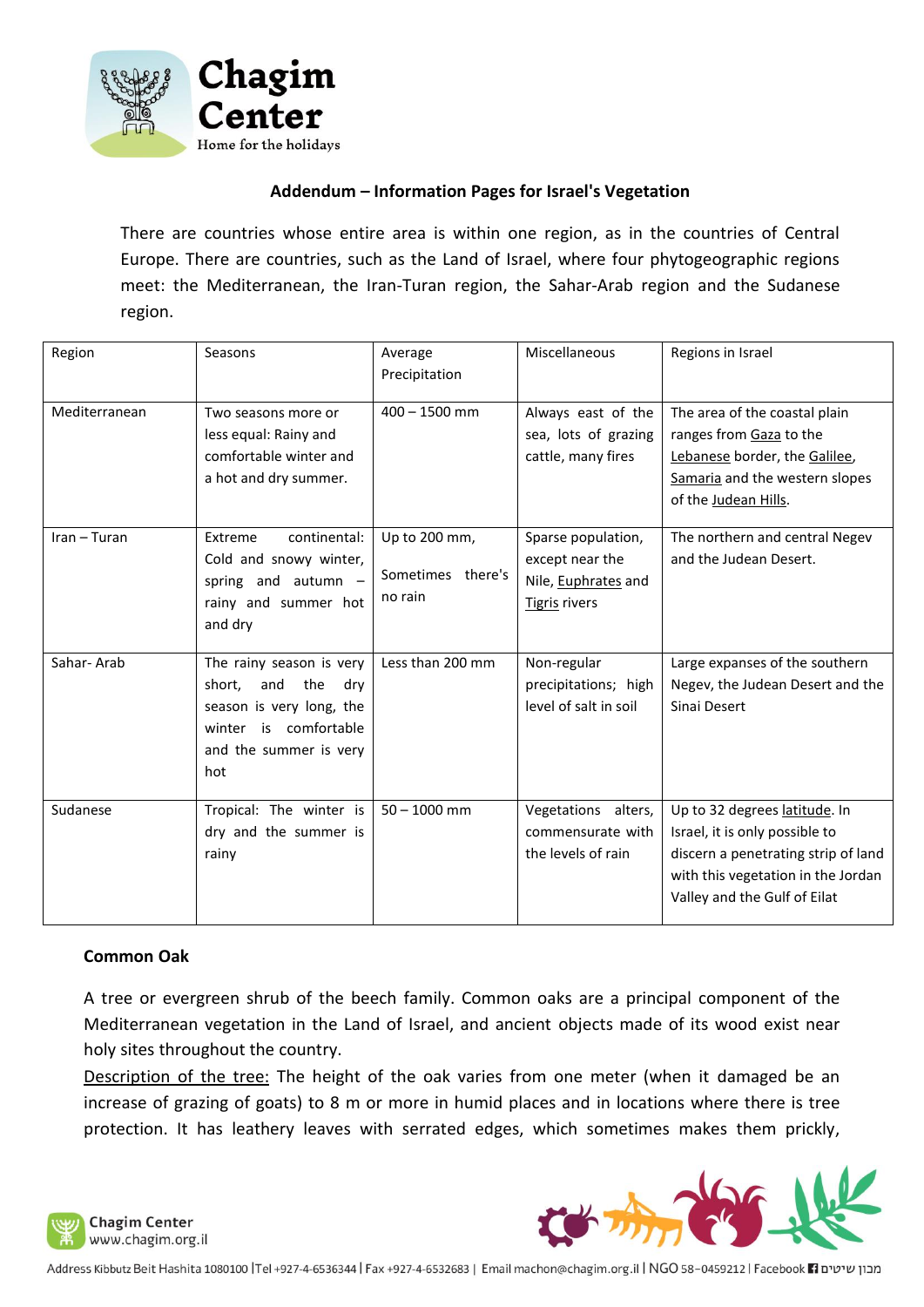

especially in low trees in dense woodlands. The leaves are bald on both sides, dark green and are 6- 7 cm long.

In the spring the oak blooms, the pollination is done by the wind, and immediately after it, the male flower "earrings" fall off intact. The fruit ripening is slow and lasts about 18 months after flower pollination. The fruits are acorns 3-4 cm long and their diameters are 2-3 cm long, which are placed inside a rigid scales shell called "cupola". They ripen early in the winter and are distributed by rodents, jays and other birds. In contrast to the long maturation time, their germination ability is limited, and they can germinate only in the first winter after they ripen.

## **Pistacia Palaestina**

The Pistacia Palaestina is a tree of the anacardiaceae family. It is a deciduous, dioecious tree that reaches a height of about 10 meters lives a long life, up to hundreds of years. During the blooming and flowering that occurs in the spring, the tree stands out in its red color, which changes to green as the leaves mature. An oak leaf has feathers and a rounded leaf axis. All the wood parts contain a resin similar to that of the mastic tree called "mastic" and so all the wood resin of these trees are called by this name. The Pistacia Palaestina is common in Mediterranean groves, throughout the Middle East, and they usually appear in the vicinity of common oak trees.

#### **Spiny Broom**

A thorny bushy branch of the papilionoidea family that reaches a height of 180-100 cm. It is one of the most common plants in the Mediterranean region. The shrubs proliferate especially in areas where the natural woodlands are cut, therefore it is considered to be the main component of the Mediterranean garrigue. The shrub is abundant in areas damaged by fire since its seeds sprout more easily after a fire. In addition, after the fire, competition is low, because then the seeds of annuals and other plants are damaged, and only the spiny broom seeds survive. All of its branches have prickly spikes at their edges. The stems from the most recent years are green and assimilate, giving each plant a green color. The leaves are triangular, meaning they each have three leaves that exit from a point. They bloom in the spring and shortly afterwards fall at the end of spring or in the early summer. During the summer the young green branches assume the role of assimilation. These branches are called spartoid branches, and they are characteristic of the Mediterranean and desert climate. The predator protection mechanism of this plant is its thorny branches that make them difficult to eat. Spiny broom flowers are yellow and are mostly pollinated by bees. The fruit is a pod, and it has self-distribution.

#### **Aleppo pine**